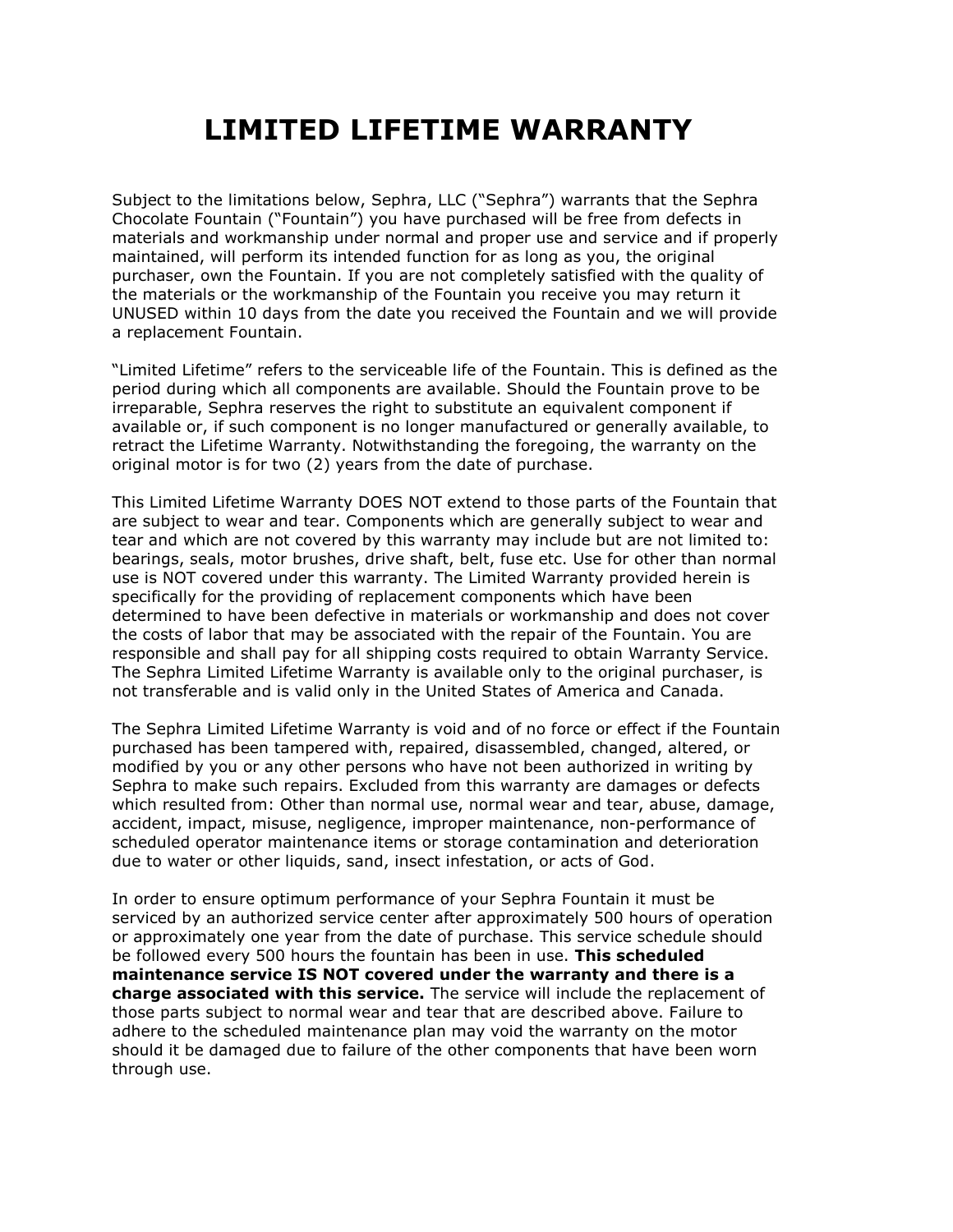## WARRANTY LIMITATIONS AND EXCLUSIONS

THE LIMITED LIFETIME WARRANTY REPLACES ALL OTHER WARRANTIES, EXPRESS OR IMPLIED INCLUDING, BUT NOT LIMITED TO, THE IMPLIED WARRANTIES OF MERCHANTABILITY, NON-INFRINGEMENT, AND FITNESS FOR A PARTICULAR PURPOSE. SEPHRA MAKES NO EXPRESS WARRANTIES BEYOND THOSE STATED HERE. SEPHRA DISCLAIMS ALL OTHER WARRANTIES, EXPRESS OR IMPLIED, INCLUDING WITHOUT LIMITATION IMPLIED WARRANTIES OF MERCHANTABILITY, NON-INFRINGEMENT, AND FITNESS FOR A PARTICULAR PURPOSE. THE SEPHRA LIMITED LIFETIME WARRANTY AND ANY IMPLIED WARRANTIES THAT MAY EXIST UNDER STATE LAW APPLY ONLY TO THE ORIGINAL PURCHASER OF THE SPECIFIC SEPHRA PRODUCT, AS IDENTIFIED BY SERIAL NUMBER, AND LAST ONLY AS LONG AS SUCH PURCHASER CONTINUES TO OWN THE FOUNTAIN.

SOME STATES DO NOT ALLOW THE EXCLUSION OF IMPLIED WARRANTIES SO THIS LIMITATION MAY NOT APPLY TO YOU. IF THESE LAWS APPLY, THEN ALL EXPRESS AND IMPLIED WARRANTIES ARE LIMITED IN DURATION TO THE LIMITED WARRANTY PERIOD. NO WARRANTIES APPLY AFTER THAT PERIOD. SOME STATES DO NOT ALLOW LIMITATIONS ON THE DURATION OF AN IMPLIED WARRANTY, SO THIS LIMITATION MAY NOT APPLY TO YOU.

## LIMITATIONS OF LIABILITY

SEPHRA'S RESPONSIBILITY UNDER THIS OR ANY OTHER WARRANTY, IMPLIED OR EXPRESS, IS LIMITED TO THE REPAIR, REPLACEMENT, OR REFUND OF THE PRODUCT PURCHASED, AS SET FORTH ABOVE. THESE REMEDIES ARE THE SOLE AND EXCLUSIVE REMEDIES FOR ANY BREACH OF WARRANTY. YOU, THE PURCHASER, AGREE AND ACKNOWLEDGE THAT SEPHRA HAS NO LIABILITY AND SHALL NOT BE RESPONSIBLE FOR ANY DAMAGE YOU MAY INCUR FROM NON-RECEIPT OF THE FOUNTAIN DUE TO DELAYS IN DELIVERY, PRODUCT FAILURE, FAILURE OF THE FOUNTAIN TO FUNCTION PROPERLY AT ANY FUNCTION OR EVENT, THE DESIGN OF THE FOUNTAIN OR ITS CONSTRUCTION, OR ANY OTHER CAUSE, WHETHER LIABILITY IS ASSERTED IN CONTRACT, TORT, OR OTHERWISE. SEPHRA IS NOT RESPONSIBLE FOR INDIRECT, SPECIAL, INCIDENTAL, OR CONSEQUENTIAL DAMAGES OF ANY KIND RESULTING FROM ANY BREACH OF WARRANTY OR UNDER ANY OTHER LEGAL THEORY INCLUDING, BUT NOT LIMITED TO, LOST PROFITS, DOWNTIME, GOODWILL, OR DAMAGE TO OR REPLACEMENT OF EQUIPMENT AND PROPERTY.

## HOW TO OBTAIN WARRANTY SERVICE

If any component of the Fountain proves to be defective during the warranty period applicable to such component, contact our Customer Service Department to make arrangements for warranty service and for the location of the nearest certified Sephra repair service provider. Please be prepared to provide (1) your name, address, and telephone number (2) Proof of Purchase (3) a description of the defect believed by you to be covered by this Limited Warranty (4) Sephra Fountain model and serial number. To reach a Customer Service Center, please call (858) 675-3088 (USA) or by email at: www.info@sephra.com.

After you have contacted our offices and discussed the nature of the claimed warranty defect, Sephra may require you to return the Fountain to a specified authorized service center for inspection and Warranty Service or may authorize you in writing to obtain service from an authorized technician in your area. Sephra or its designated service center, in its sole discretion, will determine after inspection, if the